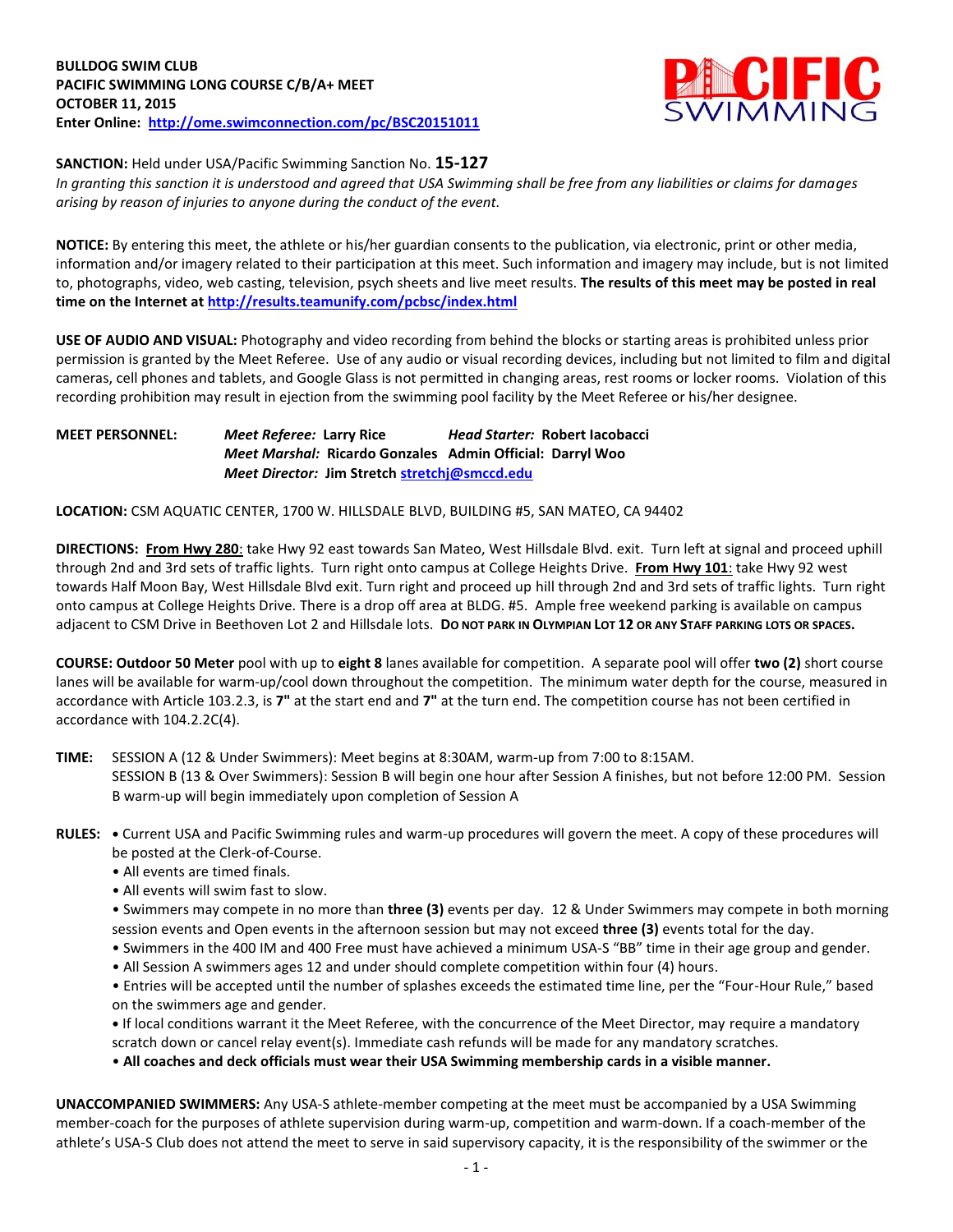swimmer's legal guardian to arrange for supervision by a USA-S member-coach. The Meet Director or Meet Referee may assist the swimmer in making arrangements for such supervision; however, it is recommended that such arrangements be made in advance of the meet by the athlete's USA-S Club Member-Coach.

**RACING STARTS:** Swimmers must be certified by a USA-S member-coach as being proficient in performing a racing start, or must start the race in the water. It is the responsibility of the swimmer or the swimmer's legal guardian to ensure compliance with this requirement.

**RESTRICTIONS:** • Smoking and the use of other tobacco products is prohibited on the pool deck, in the locker rooms, in spectator

- seating, on standing areas and in all areas used by swimmers, during the meet and during warm-up periods.
- Sale and use of alcoholic beverages is prohibited in all areas of the meet venue.
- No glass containers are allowed in the meet venue.
- No propane heater is permitted except for snack bar/meet operations.
- All shelters must be properly secured.
- Changing into or out of swimsuits other than in locker rooms or other designated areas is prohibited.

• Destructive devices, to include but not limited to, explosive devices and equipment, firearms (open or concealed), blades, knives, mace, stun guns and blunt objects are strictly prohibited in the swimming facility and its surrounding areas. If observed, the Meet Referee or his/her designee may ask that these devices be stored safely away from the public or removed from the facility. Noncompliance may result in the reporting to law enforcement authorities and ejection from the facility. Law enforcement officers (LEO) are exempt per applicable laws.

## • **MEET PARTICIPANTS SHOULD PARK IN BEETHOVEN LOTS WHERE PERMITS ARE NOT REQUIRED ON WEEKENDS.** • **MEET PATRONS ARE NOT ALLOWED TO USE MEMBER-ONLY LOCKER-SHOWER ROOMS**

**ELIGIBILITY:** • Swimmers must be current members of USA-S and enter their name and registration number on the meet entry card as they are shown on their Registration Card. If this is not done, it may be difficult to match the swimmer with the registration and times database. The meet host will check all swimmer registrations against the SWIMS database and if not found to be registered, the Meet Director shall accept the registration at the meet (a \$10 surcharge will be added to the regular registration fee). Duplicate registrations will be refunded by mail.

• Swimmers in the "A" Division must have met at least USA Swimming Motivational "A" minimum time standard. Swimmers in the "B" Division must have met at least the listed "B" minimum time standard. All entry times slower than the listed "B" time standard will be in the "C" Division.

• Entries with **"NO TIME" will be ACCEPTED (exception – Swimmers entering the 400 IM and/or 400 Free, see rules)**.

• Entry times submitted for this meet will be checked against a computer database and may be changed in accordance with Pacific Swimming Entry Time Verification Procedures.

• Disabled swimmers are welcome to attend this meet and should contact the Meet Director or Meet Referee regarding and special accommodations on entry times and seeding per Pacific Swimming policy.

- Swimmers 19 years of age and over may compete in the meet for time only, no awards. Such swimmers must have met standards for the 17-18 age group.
- The swimmer's age will be the age of the swimmer on the first day of the meet.

**ENTRY PRIORITY:** Zone 1 North swimmers entering online must do so by **11:59 PM on Wednesday, September 23rd** in order to receive priority acceptance to the meet. Surface mail entries must be postmarked by Monday, September 28th in order to receive priority acceptance to the meet. No swimmers other than those from **Pacific Swimming Zone 1 North** may enter the meet until the preference period has concluded.

**ENTRY FEES:** \$4.00 per event plus a \$10.00 participation fee per swimmer. Entries will be rejected if payment is not sent at time of request.

**ONLINE ENTRIES:** To enter online go to **<http://ome.swimconnection.com/pc/BSC20151011>** to receive an immediate entry confirmation. This method requires payment by credit card. Swim Connection, LLC charges a processing fee for this service, equal to \$1 per swimmer plus 5% of the total Entry Fees. Please note that the processing fee is a separate fee from the Entry Fees. If you do not wish to pay the processing fee, enter the meet using a mail entry. **Entering online is a convenience, is completely voluntary, and is in no way required or expected of a swimmer by Pacific Swimming.** Online entries will be accepted through 11:59pm Wednesday, **SEPTEMBER 30, 2015**.

**MAILED OR HAND DELIVERED ENTRIES**: Entries must be on the attached consolidated entry form. Forms must be filled out completely and printed clearly with swimmers best time. Entries must be postmarked by midnight, Monday, **September 28, 2015** or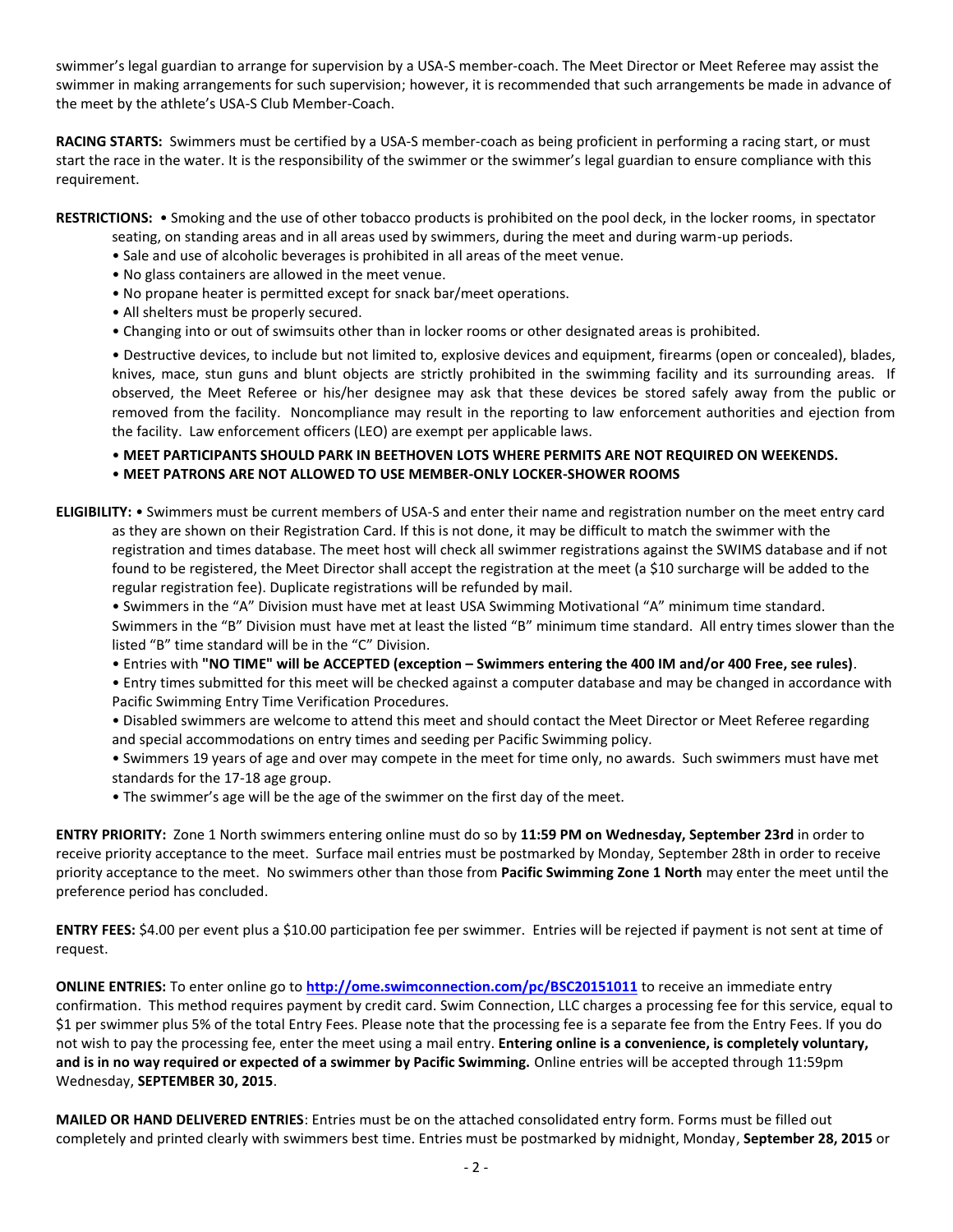hand delivered by 6:30 p.m. Wednesday, **SEPTEMBER 30, 2015**. No late entries will be accepted. No refunds will be made, except mandatory scratch downs. Requests for confirmation of receipt of entries should include a self-addressed envelope.

**Make check payable to**: **BULLDOG SWIM CLUB Mail entries to**: **Jim Stretch, Meet Director Hand deliver entries to: Jim Stretch c/o SMAC 1700 W. Hillsdale Blvd. #5 1700 W. Hillsdale Blvd. Bldg. #5 San Mateo, CA 94402 San Mateo, CA 94402**

**CHECK-IN:** The meet will be deck seeded. Swimmers must check-in at the Clerk-of-Course. Close of check-in for all individual events shall be no more than 60 minutes before the estimated time of the start of the first heat of the event. No event shall be closed more than 30 minutes before the scheduled start of the session. Swimmers who do not check in will not be seeded and will not be allowed to compete in that event.

**SCRATCHES:** Any swimmers not reporting for or competing in an individual timed final event that they have checked in for shall not be penalized.

**AWARDS:** Ribbons for 1st thru 8th place for individual events in the A, B, and C divisions: 8/un, 9/10, 11/12, 13-14. There will be no awards for Open events or for athletes ages 15 and older. Standard "A" medals awarded to swimmers achieving NEW "A" times in each non-Open event regardless of place achieved in the event. Swimmers who have prior "A" time in any event they compete in, regardless of course the time was earned in, will not receive "A" medal. All awards to be picked up by coaches at end of session. Awards will not be mailed out.

**ADMISSION:** Free. Programs will not be printed for sale. A psych sheet will be emailed to coaches of participating teams for distribution to their teams (non-Z1N teams should supply an email address to Meet Director in order to receive this email).

**SNACK BAR & HOSPITALITY:** A snack bar or refreshments for purchase may be available at the venue. Coaches and working deck officials will be provided lunch. Hospitality will serve refreshments to timers and volunteers.

**MISCELLANEOUS:** No overnight parking is allowed. Facilities will not be provided after meet hours.

**MINIMUM OFFICIALS:** All teams participating are expected to adhere to Zone 1 North rules for providing officials. Each team must provide officials for each session according to the number of swimmers entered in that session, following the table below. Teams that do not provide sufficient officials must provide coaches to act in the place of officials

| Club swimmers entered in session | Trained and carded officials requested  |
|----------------------------------|-----------------------------------------|
| $1 - 10$                         |                                         |
| $11 - 25$                        |                                         |
| 26-50                            |                                         |
| 51-75                            |                                         |
| 76-100                           |                                         |
| 100 or more                      | 5 (+1 for every additional 25 swimmers) |

| <b>SUNDAY</b>  |        |                |                |  |  |  |  |  |  |
|----------------|--------|----------------|----------------|--|--|--|--|--|--|
| 12 & U         | 11-12  | 13 & O         | Open           |  |  |  |  |  |  |
| 200 Free       | 400 IM | 100 Breast     | 200 IM         |  |  |  |  |  |  |
| <b>50 Fly</b>  |        | <b>100 Flv</b> | 200 Back       |  |  |  |  |  |  |
| 100 Back       |        | 100 Free       | 200 Breast     |  |  |  |  |  |  |
| 50 Breast      |        | 100 Back       | <b>200 Flv</b> |  |  |  |  |  |  |
| 100 Free       |        | 50 Free        |                |  |  |  |  |  |  |
| 50 Back        |        | 400 Free       |                |  |  |  |  |  |  |
| 100 Breast     |        |                |                |  |  |  |  |  |  |
| 50 Free        |        |                |                |  |  |  |  |  |  |
| <b>100 Fly</b> |        |                |                |  |  |  |  |  |  |

## **EVENT SUMMARY**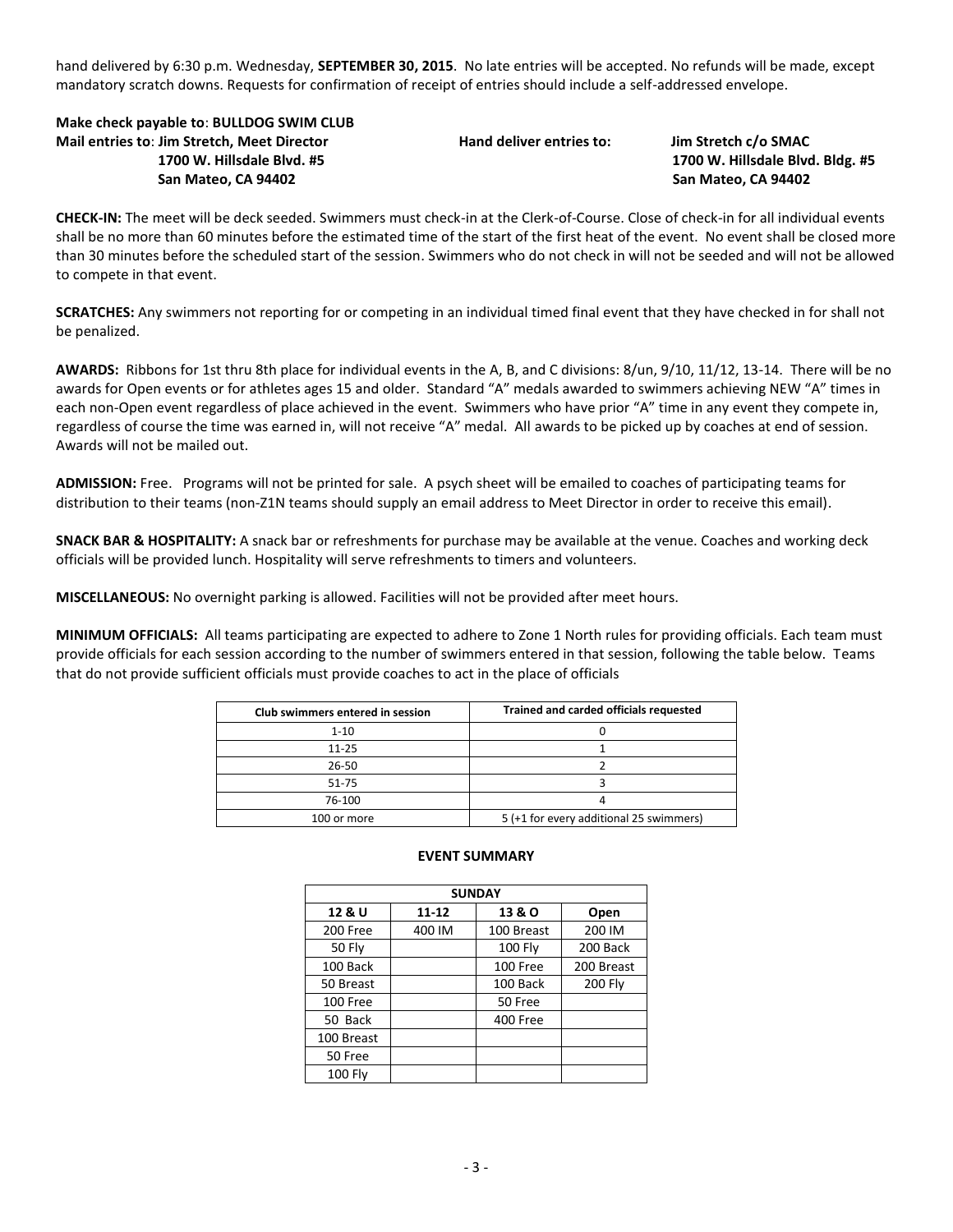## **EVENTS**

| SUNDAY, October 11th |                   |                |  |  |  |  |
|----------------------|-------------------|----------------|--|--|--|--|
| <b>SESSION A</b>     |                   |                |  |  |  |  |
| GIRLS#               | <b>BOYS#</b>      |                |  |  |  |  |
| 1                    | 12 & U 200 Free   | $\overline{2}$ |  |  |  |  |
| 3                    | 12 & U 50 Fly     | 4              |  |  |  |  |
| 5                    | 12 & U 100 Back   | 6              |  |  |  |  |
| 7                    | 12 & U 50 Breast  | 8              |  |  |  |  |
| 9                    | 12 & U 100 Free   | 10             |  |  |  |  |
| 11                   | 12 & U 50 Back    | 12             |  |  |  |  |
| 13                   | 12 & U 100 Breast | 14             |  |  |  |  |
| 15                   | 12 & U 50 Free    | 16             |  |  |  |  |
| 17                   | 12 & U 100 Fly    | 18             |  |  |  |  |
| $19*$                | 11-12 400 IM      | $20*$          |  |  |  |  |

| <b>SESSION B</b> |                   |     |  |  |  |  |
|------------------|-------------------|-----|--|--|--|--|
| 21               | Open 200 IM       | 22  |  |  |  |  |
| 23               | 13 & O 100 Breast | 24  |  |  |  |  |
| 25               | Open 200 Back     | 26  |  |  |  |  |
| 27               | 13 & O 100 Fly    | 28  |  |  |  |  |
| 29               | Open 200 Breast   | 30  |  |  |  |  |
| 31               | 13 & O 100 Free   | 32  |  |  |  |  |
| 33               | Open 200 Fly      | 34  |  |  |  |  |
| 35               | 13 & O 100 Back   | 36  |  |  |  |  |
| 37               | 13 & O 50 Free    | 38  |  |  |  |  |
| $39*$            | 13 & O 400 Free   | 40* |  |  |  |  |

\*Swimmers in the 400 IM and 400 Freestyle must have achieved a minimum USA-S "BB" time in their age group and gender. Swimmers in the 400 IM and 400 Freestyle must provide their own timers.

Use the following URL to find the time standards: <http://www.pacswim.org/swim-meet-times/standards>